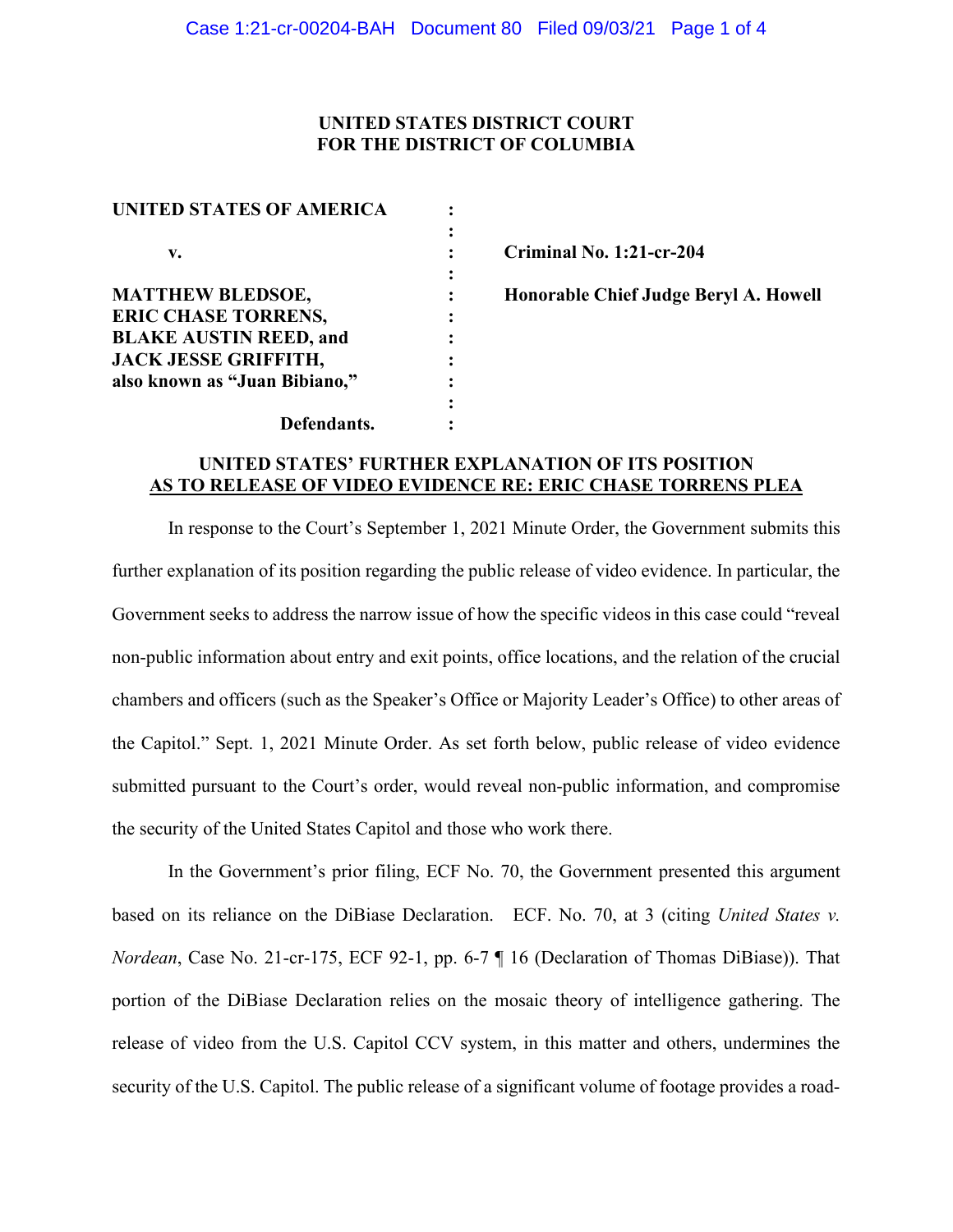## Case 1:21-cr-00204-BAH Document 80 Filed 09/03/21 Page 2 of 4

map for those who may seek to repeat the events of January  $6<sup>th</sup>$ .

The videos provided to the Court, per its order in this case, show an entrance into the Capitol building and entry and exit points into and out of the Crypt. None of the clips were played in open court. In all, the five clips depict approximately 33 minutes of footage from inside the Capitol during the riot. This footage, when combined with other footage from nearby cameras, could be used to track individual rioters moving through the building thereby creating a visual pathway which other bad-actors could use in planning their breach point and pathway for future attacks.<sup>1</sup> The large number of cases (now more than 500 defendants and likely more to come) increases the chance for bad-actors to use video clips like these even where the individual video clips on their own may not be problematic.

The volume of U.S. Capitol Police (USCP) video at issue in this case and the different perspectives and capabilities of the cameras at issue raise additional security issues. Based on representations made by the U.S. Capitol Police, the government has learned that different cameras have different technological capabilities. For example, some cameras have the ability to pan, tilt and zoom  $(PTZ)$ .<sup>2</sup> Other cameras do not have that capability.

<sup>1</sup> The ongoing threat to the U.S. Capitol is not hypothetical. The USCP and their law enforcement partners are actively preparing for a large-scale rally, "Justice for J6," scheduled for September 18<sup>th</sup> at Union Square. *See* https://www.washingtonpost.com/dc-mdva/2021/09/02/justice-j6-rally-capitol-riot/ (last accessed September 3, 2021). The group organizing the rally is promoting the idea that the hundreds of people charged in the January 6 insurrection are political prisoners. *See id.* Congress is currently scheduled to be in session during that time.

<sup>2</sup> *See* https://en.wikipedia.org/wiki/Pan%E2%80%93tilt%E2%80%93zoom\_camera (last accessed September 3, 2021).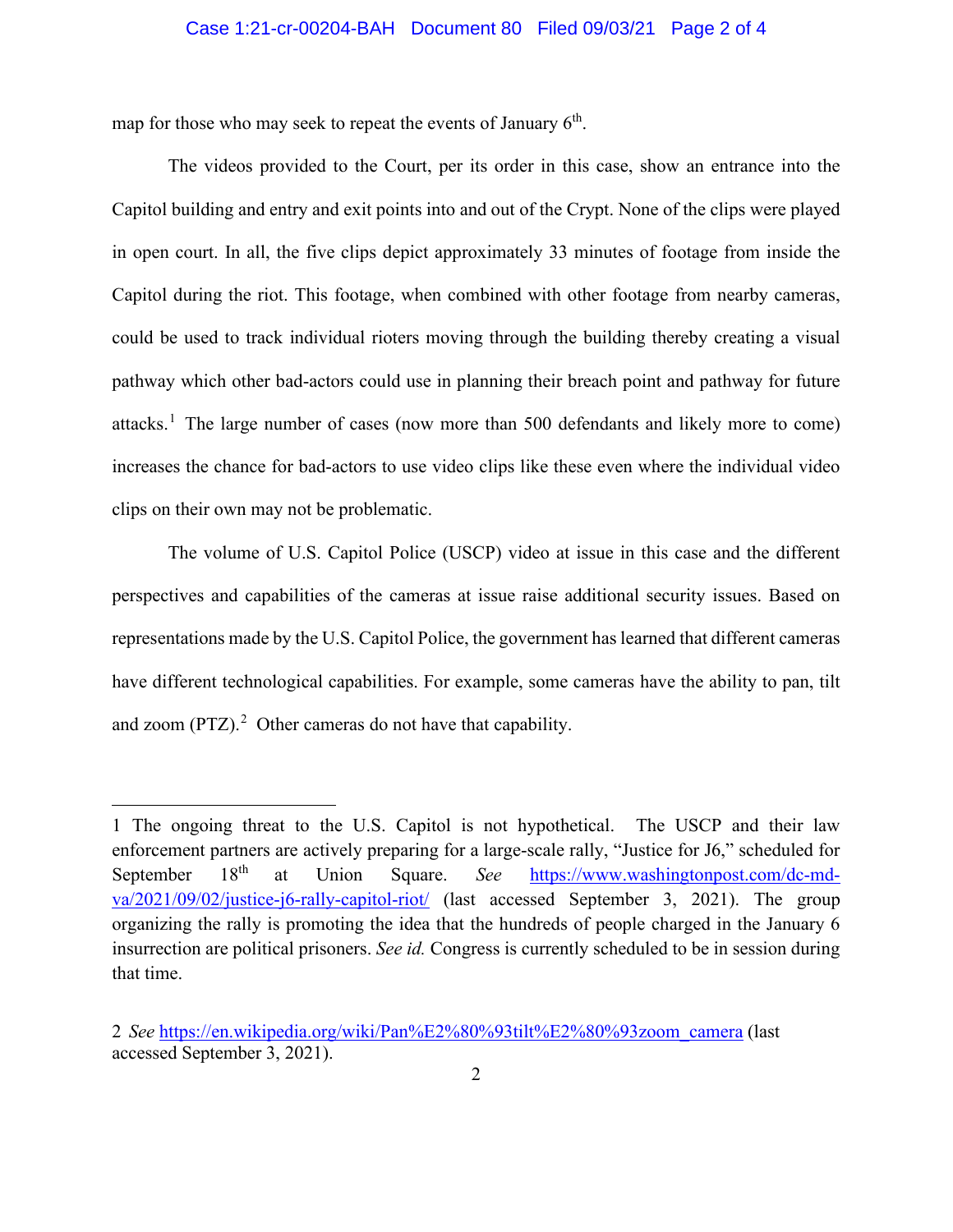## Case 1:21-cr-00204-BAH Document 80 Filed 09/03/21 Page 3 of 4

The USCP videos at issue here come from four different cameras and include more than thirty minutes of footage, far more than the government typically offers in public court hearings. By studying more than half-an-hour of footage from four different cameras, would-be bad-actors would learn valuable information about the capabilities of the cameras, and by extension, the capabilities of the U.S. Capitol's closed-circuit video (CCV) system. For example, the footage depicted in Videos 6 and 8 show substantially different perspectives and capabilities than the footage depicted in Videos 4, 7 and 9. Videos 4 and 9 capture footage that is substantially different in quality than Video 7. By viewing all of the footage at issue here, combined with footage that has been made public in other cases, potential bad-actors would gain valuable knowledge about the capabilities of the U.S. Capitol's CCV system, compromising the security of the building and those who work there.

Finally, the cameras themselves also reveal how law enforcement responded to the attack, revealing police tactics and capabilities that could enable the next set of rioters to change their pattern of attack and their weaponry to combat such tactics and overcome law enforcement capabilities. This is particularly true when the smaller confines of the Capitol require officers to use different combat and crowd control techniques than are used exterior to the building.